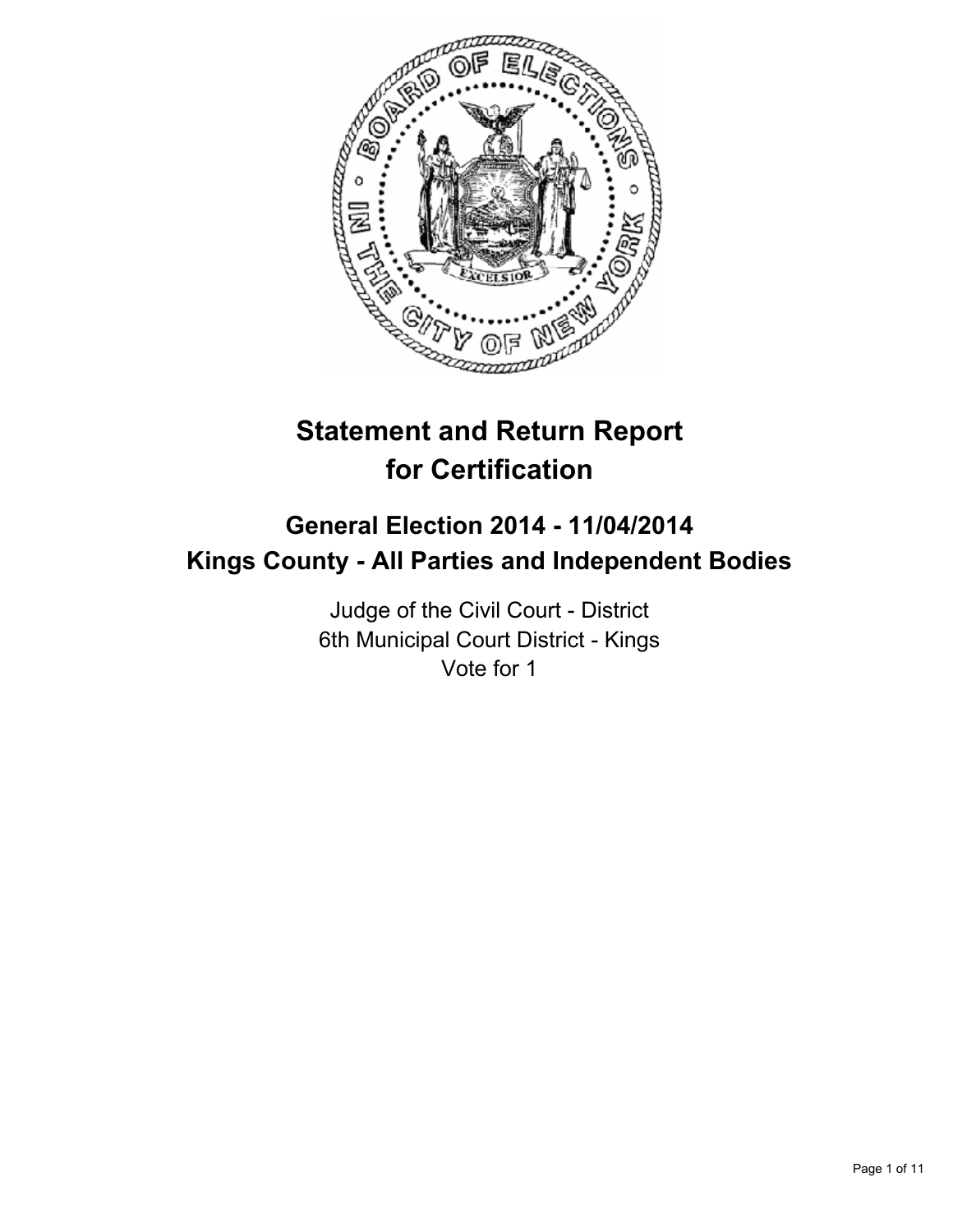

| <b>PUBLIC COUNTER</b>                                    | 1,080 |
|----------------------------------------------------------|-------|
| <b>EMERGENCY</b>                                         | 0     |
| <b>ABSENTEE/MILITARY</b>                                 | 18    |
| <b>FEDERAL</b>                                           | 6     |
| <b>SPECIAL PRESIDENTIAL</b>                              | 0     |
| <b>AFFIDAVIT</b>                                         | 9     |
| <b>Total Ballots</b>                                     | 1,113 |
| Less - Inapplicable Federal/Special Presidential Ballots | (6)   |
| <b>Total Applicable Ballots</b>                          | 1,107 |
| SHARON CLARKE (DEMOCRATIC)                               | 844   |
| BORUCH SCERNGLANRZ (WRITE-IN)                            | 1     |
| ESTHER NEWMAN (WRITE-IN)                                 | 1     |
| <b>MARTIN SCHLOSS (WRITE-IN)</b>                         | 1     |
| MATTHEW ABRANAN (WRITE-IN)                               | 1     |
| MICHAEL L. SHARP (WRITE-IN)                              | 1     |
| UNATTRIBUTABLE WRITE-IN (WRITE-IN)                       | 5     |
| YASSEF NEUNA (WRITE-IN)                                  | 1     |
| <b>Total Votes</b>                                       | 855   |
| Unrecorded                                               | 252   |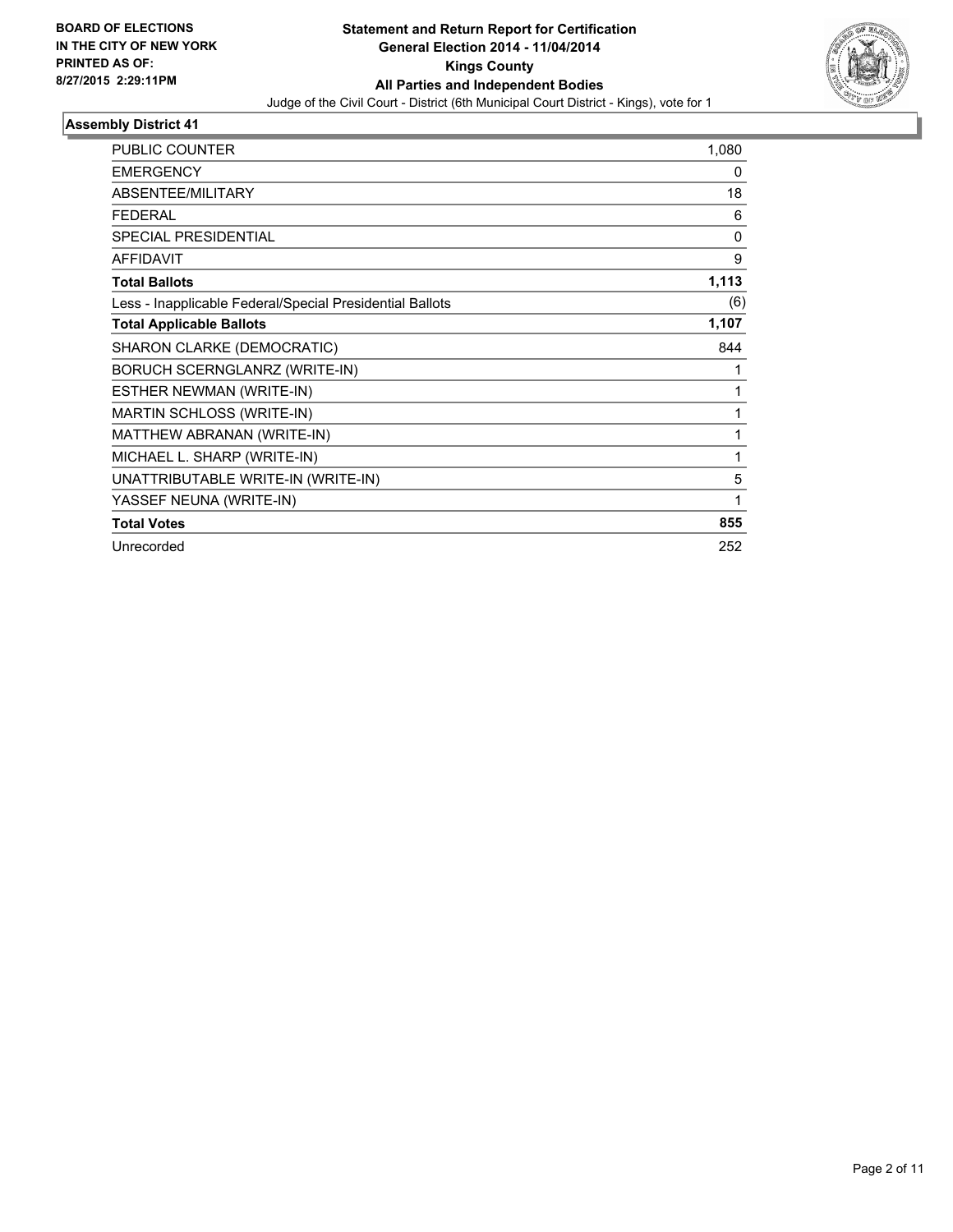

| PUBLIC COUNTER                                           | 14,585 |
|----------------------------------------------------------|--------|
| <b>EMERGENCY</b>                                         | 2      |
| ABSENTEE/MILITARY                                        | 241    |
| <b>FEDERAL</b>                                           | 61     |
| <b>SPECIAL PRESIDENTIAL</b>                              | 0      |
| AFFIDAVIT                                                | 254    |
| <b>Total Ballots</b>                                     | 15,143 |
| Less - Inapplicable Federal/Special Presidential Ballots | (61)   |
| <b>Total Applicable Ballots</b>                          | 15,082 |
| SHARON CLARKE (DEMOCRATIC)                               | 12,481 |
| AARON BLINDER (WRITE-IN)                                 | 1      |
| ABRAHAM STERN (WRITE-IN)                                 | 1      |
| AL SHARPTON (WRITE-IN)                                   | 1      |
| ALTON H. MADDOX JR. (WRITE-IN)                           | 1      |
| ARYEH RALBAG (WRITE-IN)                                  | 1      |
| CHAIM DEUTSCH (WRITE-IN)                                 | 1      |
| DAVIE EISNER (WRITE-IN)                                  | 1      |
| DEBBY HUMPHEY (WRITE-IN)                                 | 1      |
| DIANA SZOCHET (WRITE-IN)                                 | 1      |
| EFROIM FASTER (WRITE-IN)                                 | 1      |
| FRITZ VILTON (WRITE-IN)                                  | 1      |
| HANNAH FRIEDMAN (WRITE-IN)                               | 1      |
| IAN L KELLEY (WRITE-IN)                                  | 1      |
| <b>ISELA ISAAC (WRITE-IN)</b>                            | 1      |
| ISRAEL GOLDBERG (WRITE-IN)                               | 4      |
| <b>JESUS H CHRIST (WRITE-IN)</b>                         | 1      |
| JOEL SCHNUR (WRITE-IN)                                   | 1      |
| JOY F. CAMPANELLI (WRITE-IN)                             | 1      |
| LAURIE MERMELSFE (WRITE-IN)                              | 1      |
| LEIBLE PERR (WRITE-IN)                                   | 1      |
| MARTY MARKOWITZ (WRITE-IN)                               | 1      |
| MATTHEW CORDOVA (WRITE-IN)                               | 1      |
| MOIRA MELTZER COHEN (WRITE-IN)                           | 1      |
| NORTON PUPKO (WRITE-IN)                                  | 1      |
| RUDOLPH GIULIANI (WRITE-IN)                              | 1      |
| SARA DEVINE (WRITE-IN)                                   | 1      |
| THAIANN EDWARDS (WRITE-IN)                               | 1      |
| UNATTRIBUTABLE WRITE-IN (WRITE-IN)                       | 7      |
| VINCENT F. MARTUSCIELLO (WRITE-IN)                       | 1      |
| ZEV KOHEN (WRITE-IN)                                     | 1      |
| <b>Total Votes</b>                                       | 12,520 |
| Unrecorded                                               | 2,562  |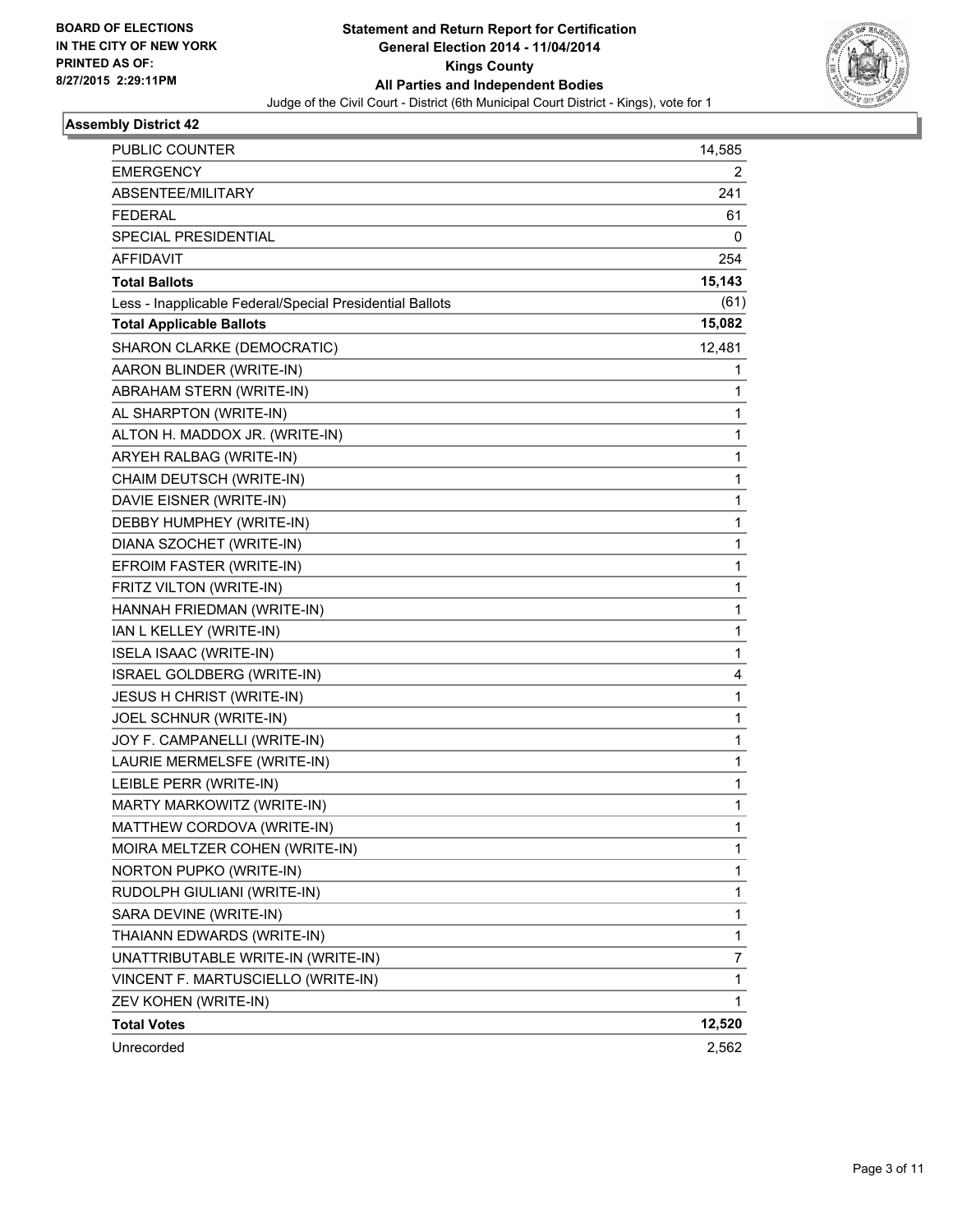

| <b>PUBLIC COUNTER</b>                                    | 9,469        |
|----------------------------------------------------------|--------------|
| <b>EMERGENCY</b>                                         | 0            |
| ABSENTEE/MILITARY                                        | 168          |
| <b>FEDERAL</b>                                           | 43           |
| <b>SPECIAL PRESIDENTIAL</b>                              | $\mathbf{0}$ |
| <b>AFFIDAVIT</b>                                         | 135          |
| <b>Total Ballots</b>                                     | 9,815        |
| Less - Inapplicable Federal/Special Presidential Ballots | (43)         |
| <b>Total Applicable Ballots</b>                          | 9,772        |
| SHARON CLARKE (DEMOCRATIC)                               | 8,574        |
| ANNE BLOOMFIELD (WRITE-IN)                               | 1            |
| <b>ASIAL CHARLES (WRITE-IN)</b>                          | 1            |
| <b>BELL HOOKS (WRITE-IN)</b>                             | 1            |
| <b>BENJAMIN FRISCH (WRITE-IN)</b>                        | 1            |
| BRENDAN J. HINCHEY (WRITE-IN)                            | 1            |
| CHAM VAIL (WRITE-IN)                                     | 1            |
| EDWARD SNOWDEN (WRITE-IN)                                | 1            |
| ERIC ADAMS (WRITE-IN)                                    | 1            |
| EVAN USHER (WRITE-IN)                                    | 1            |
| HAMAH WEST (WRITE-IN)                                    | 1            |
| JUDGE ERIC SILBERLEY (WRITE-IN)                          | 1            |
| NOOM CHUMSKY (WRITE-IN)                                  | 1            |
| RUDOLPH GIULIANI (WRITE-IN)                              | 1            |
| STEVEN SHONTS (WRITE-IN)                                 | 1            |
| SUKI CHEONE (WRITE-IN)                                   | 1            |
| UNATTRIBUTABLE WRITE-IN (WRITE-IN)                       | 8            |
| <b>Total Votes</b>                                       | 8,597        |
| Unrecorded                                               | 1,175        |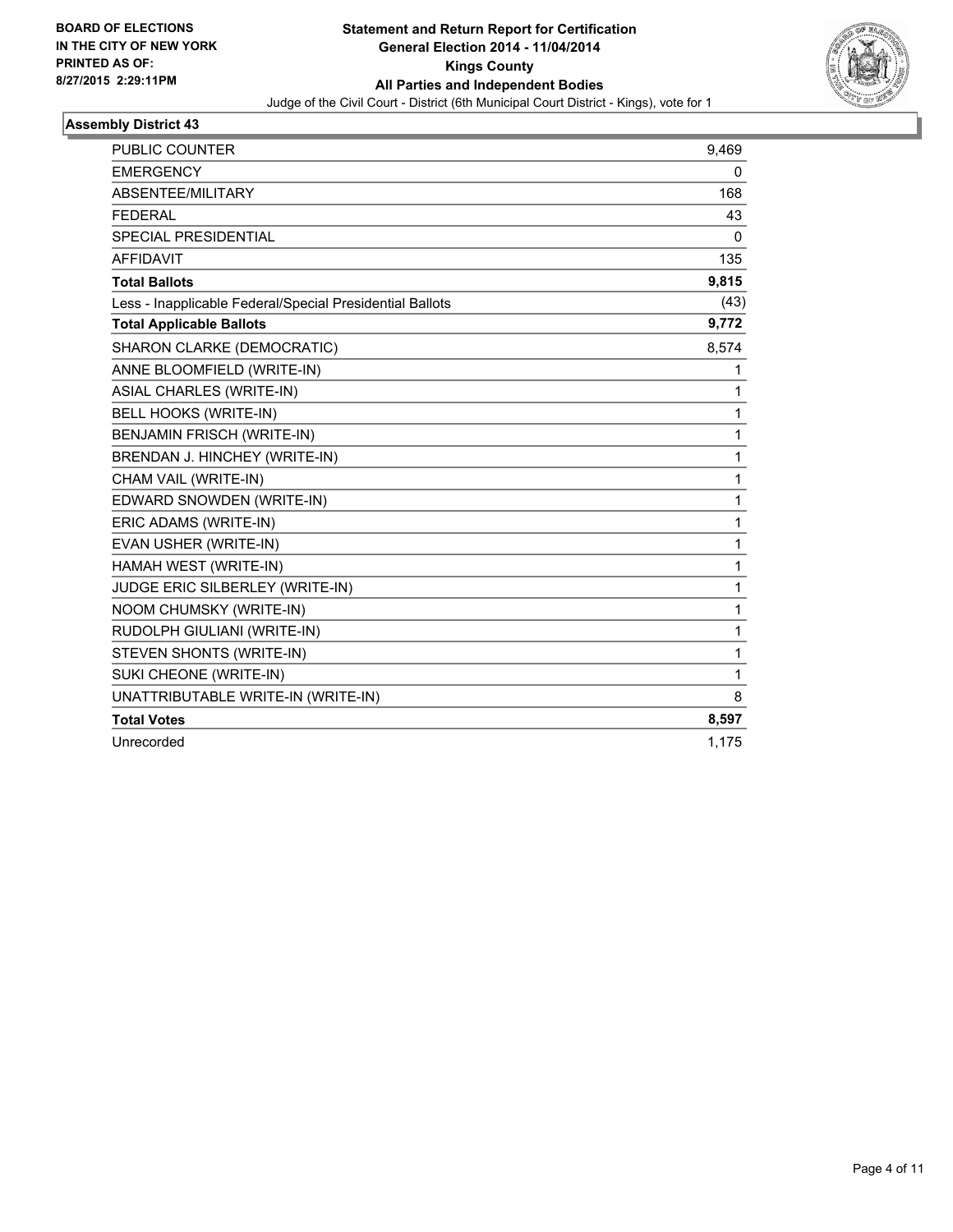

| <b>PUBLIC COUNTER</b>                                    | 9,097          |
|----------------------------------------------------------|----------------|
| EMERGENCY                                                | 0              |
| ABSENTEE/MILITARY                                        | 185            |
| <b>FEDERAL</b>                                           | 65             |
| SPECIAL PRESIDENTIAL                                     | 0              |
| <b>AFFIDAVIT</b>                                         | 121            |
| <b>Total Ballots</b>                                     | 9,468          |
| Less - Inapplicable Federal/Special Presidential Ballots | (65)           |
| <b>Total Applicable Ballots</b>                          | 9,403          |
| SHARON CLARKE (DEMOCRATIC)                               | 7,053          |
| <b>BARRY LAUFER (WRITE-IN)</b>                           | 1              |
| CLAUDIA TUBLIN (WRITE-IN)                                | 1              |
| CRAIG MEZZILLO (WRITE-IN)                                | 1              |
| DANNY DEVITO (WRITE-IN)                                  | $\mathbf 1$    |
| DAVID JEMAL (WRITE-IN)                                   | 1              |
| DIANA SZOCHET (WRITE-IN)                                 | 2              |
| EIFO FEIVISH (WRITE-IN)                                  | 1              |
| ELI WALLACH (WRITE-IN)                                   | 1              |
| ELIZABETH MARROW (WRITE-IN)                              | 1              |
| ERIC MCLURE (WRITE-IN)                                   | $\mathbf 1$    |
| <b>ISELA ISAAC (WRITE-IN)</b>                            | 1              |
| JACKIE TERRICLOTH (WRITE-IN)                             | 1              |
| JAMES MCCALL (WRITE-IN)                                  | 1              |
| JOAN L.MILLMAN (WRITE-IN)                                | 1              |
| JOHN HODGMAN (WRITE-IN)                                  | 1              |
| JOHN P. QUE (WRITE-IN)                                   | $\mathbf 1$    |
| MICHAEL R. BLOOMBERG (WRITE-IN)                          | 1              |
| MIKE YUSUPOV (WRITE-IN)                                  | 1              |
| MOIRA MELTZER COHEN (WRITE-IN)                           | 1              |
| NIKHIL BHAT (WRITE-IN)                                   | 1              |
| REBECCA R. BENJAMIN (WRITE-IN)                           | 1              |
| RUDOLPH GIULIANAI (WRITE-IN)                             | 1              |
| RUDOLPH GIULIANI (WRITE-IN)                              | 1              |
| TOUSSANT LORNRE (WRITE-IN)                               | 1              |
| TROY ODENDHAL (WRITE-IN)                                 | 1              |
| TRUCE MARKOWITZ (WRITE-IN)                               | 1              |
| UNATTRIBUTABLE WRITE-IN (WRITE-IN)                       | $\overline{7}$ |
| YEUGERY GOLDBERG (WRITE-IN)                              | 1              |
| <b>Total Votes</b>                                       | 7,088          |
| Unrecorded                                               | 2,315          |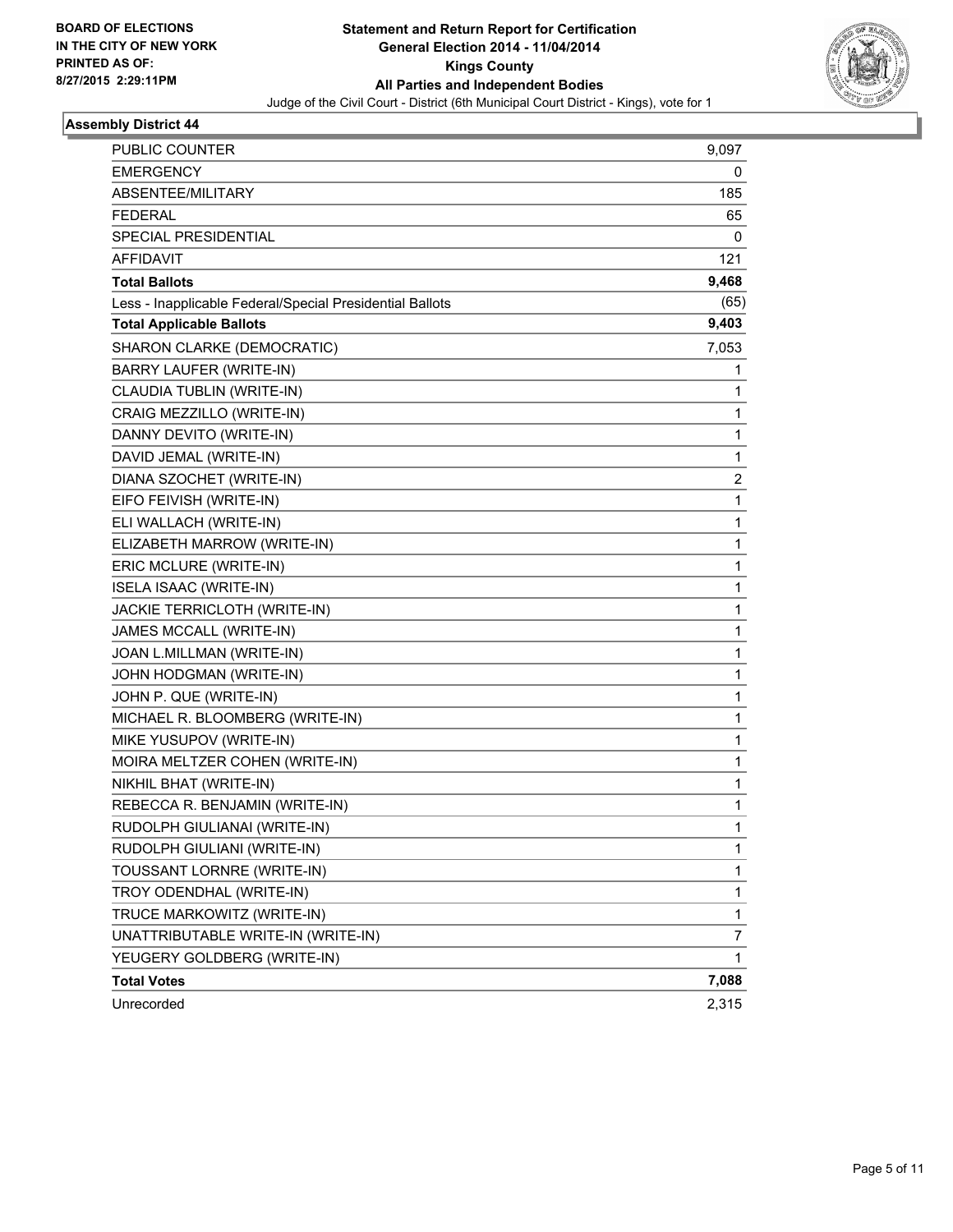

| <b>PUBLIC COUNTER</b>                                    | 2,964          |
|----------------------------------------------------------|----------------|
| <b>EMERGENCY</b>                                         | 0              |
| ABSENTEE/MILITARY                                        | 45             |
| <b>FEDERAL</b>                                           | 41             |
| <b>SPECIAL PRESIDENTIAL</b>                              | $\mathbf{0}$   |
| <b>AFFIDAVIT</b>                                         | 27             |
| <b>Total Ballots</b>                                     | 3,077          |
| Less - Inapplicable Federal/Special Presidential Ballots | (41)           |
| <b>Total Applicable Ballots</b>                          | 3,036          |
| SHARON CLARKE (DEMOCRATIC)                               | 1,514          |
| <b>BRIAN BROMBERG (WRITE-IN)</b>                         | 1              |
| CHRIS THOMEWAG (WRITE-IN)                                | 1              |
| DANIEL KIRCH (WRITE-IN)                                  | 1              |
| IAN D. GIRSHEK (WRITE-IN)                                | $\overline{2}$ |
| LAWRENCE COLODNEY (WRITE-IN)                             | 1              |
| MATISYAHA MAX (WRITE-IN)                                 | 1              |
| MICHAEL POLIAS (WRITE-IN)                                | 1              |
| ROBERT VISCUSI (WRITE-IN)                                | 1              |
| SHRAIC ZALMON WOLK (WRITE-IN)                            | 1              |
| TZIPORA ZIEGLER (WRITE-IN)                               | 1              |
| UNATTRIBUTABLE WRITE-IN (WRITE-IN)                       | 1              |
| YIBZCHALK SEHEOHORTEN (WRITE-IN)                         | 1              |
| <b>Total Votes</b>                                       | 1,527          |
| Unrecorded                                               | 1,509          |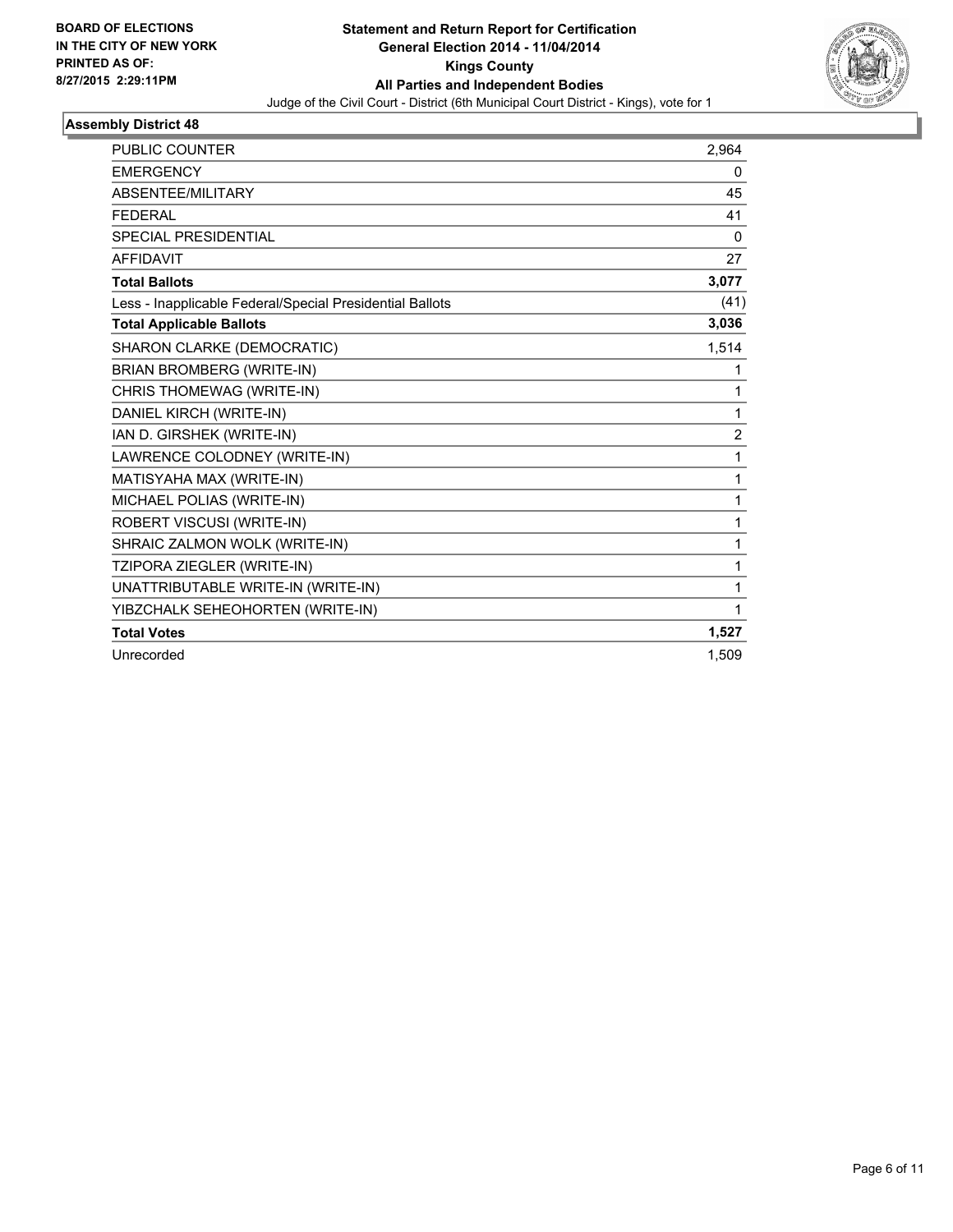

| <b>PUBLIC COUNTER</b>                                    | 4,985 |
|----------------------------------------------------------|-------|
| <b>EMERGENCY</b>                                         | 0     |
| ABSENTEE/MILITARY                                        | 95    |
| <b>FEDERAL</b>                                           | 43    |
| <b>SPECIAL PRESIDENTIAL</b>                              | 0     |
| <b>AFFIDAVIT</b>                                         | 74    |
| <b>Total Ballots</b>                                     | 5,197 |
| Less - Inapplicable Federal/Special Presidential Ballots | (43)  |
| <b>Total Applicable Ballots</b>                          | 5,154 |
| SHARON CLARKE (DEMOCRATIC)                               | 4,151 |
| CAROLEA GOLDFORD (WRITE-IN)                              | 1     |
| EDWARD SNOWDEN (WRITE-IN)                                | 1     |
| JAMES DINAPOLLI (WRITE-IN)                               | 1     |
| JENNIFER LEVY (WRITE-IN)                                 | 1     |
| MELISSA RENWICK (WRITE-IN)                               | 1     |
| PETER LEWIS (WRITE-IN)                                   | 1     |
| RYAN JOHNSTON (WRITE-IN)                                 | 1     |
| SID SOLOMON (WRITE-IN)                                   | 1     |
| STEVEN E SHOVERS (WRITE-IN)                              | 1     |
| UNATTRIBUTABLE WRITE-IN (WRITE-IN)                       | 3     |
| <b>Total Votes</b>                                       | 4,163 |
| Unrecorded                                               | 991   |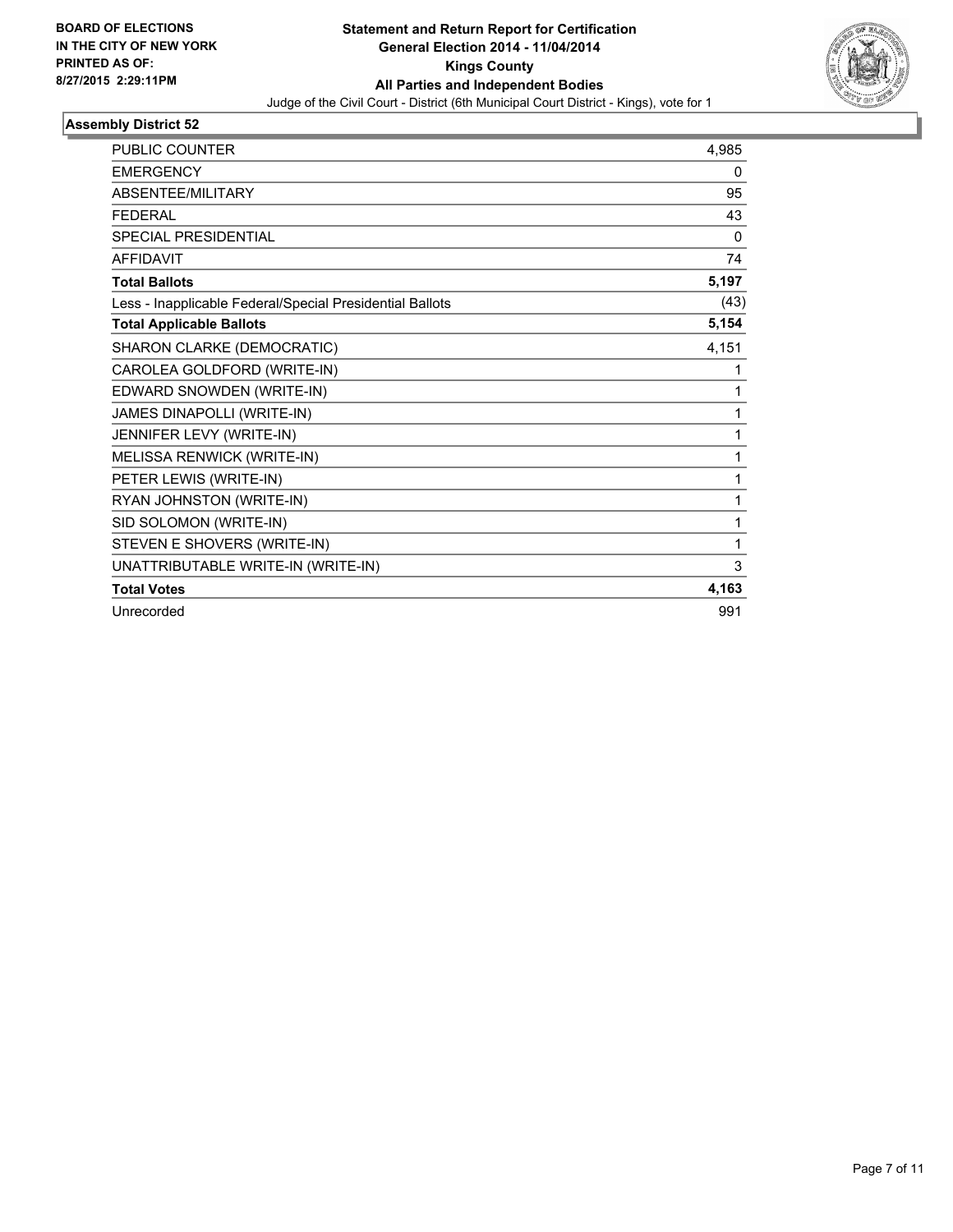

| <b>PUBLIC COUNTER</b>                                    | 8,218 |
|----------------------------------------------------------|-------|
| <b>EMERGENCY</b>                                         | 0     |
| ABSENTEE/MILITARY                                        | 189   |
| <b>FEDERAL</b>                                           | 30    |
| SPECIAL PRESIDENTIAL                                     | 0     |
| <b>AFFIDAVIT</b>                                         | 121   |
| <b>Total Ballots</b>                                     | 8,558 |
| Less - Inapplicable Federal/Special Presidential Ballots | (30)  |
| <b>Total Applicable Ballots</b>                          | 8,528 |
| SHARON CLARKE (DEMOCRATIC)                               | 7,424 |
| CAITLEEN WEAVER (WRITE-IN)                               | 1     |
| DIANA SZOCHET (WRITE-IN)                                 | 1     |
| ELAN HARPAY (WRITE-IN)                                   | 1     |
| HAL F. PHILLIPS (WRITE-IN)                               | 1     |
| JIMMY MCMILLAN (WRITE-IN)                                | 1     |
| JOE GERALDI (WRITE-IN)                                   | 1     |
| MATTHEW DREGO (WRITE-IN)                                 | 1     |
| MELISSA RENWICK (WRITE-IN)                               | 1     |
| PAUL DESENA (WRITE-IN)                                   | 1     |
| PING MOY (WRITE-IN)                                      | 1     |
| RICHARD KLAPPER (WRITE-IN)                               | 1     |
| SAM DYKSTRA (WRITE-IN)                                   | 1     |
| SHAIN MANDEL (WRITE-IN)                                  | 1     |
| TATIANA DURBAK (WRITE-IN)                                | 1     |
| UNATTRIBUTABLE WRITE-IN (WRITE-IN)                       | 8     |
| <b>Total Votes</b>                                       | 7,446 |
| Unrecorded                                               | 1,082 |
| 667 Diateira CO                                          |       |

| <b>PUBLIC COUNTER</b>                                    | 1,493 |
|----------------------------------------------------------|-------|
| <b>EMERGENCY</b>                                         | 0     |
| ABSENTEE/MILITARY                                        | 15    |
| FEDERAL                                                  | 6     |
| <b>SPECIAL PRESIDENTIAL</b>                              | 0     |
| <b>AFFIDAVIT</b>                                         | 24    |
| <b>Total Ballots</b>                                     | 1,538 |
| Less - Inapplicable Federal/Special Presidential Ballots | (6)   |
| <b>Total Applicable Ballots</b>                          | 1,532 |
| SHARON CLARKE (DEMOCRATIC)                               | 1,401 |
| DENNIS COLES (WRITE-IN)                                  |       |
| UNATTRIBUTABLE WRITE-IN (WRITE-IN)                       | 1     |
| <b>Total Votes</b>                                       | 1,403 |
| Unrecorded                                               | 129   |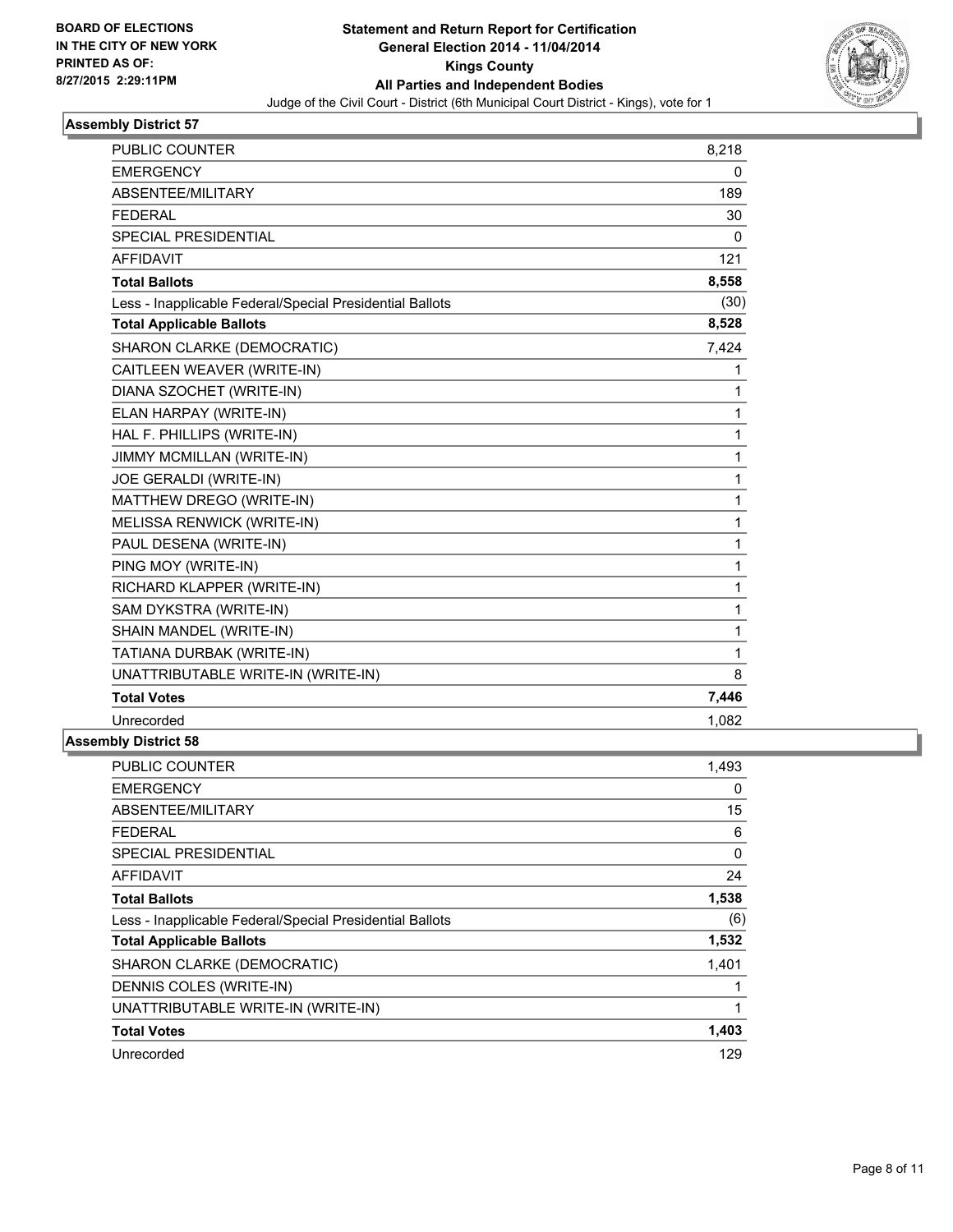

## **Total for Judge of the Civil Court - District (6th Municipal Court District - Kings) - Kings County**

| PUBLIC COUNTER                                           | 51,891       |
|----------------------------------------------------------|--------------|
| <b>EMERGENCY</b>                                         | 2            |
| ABSENTEE/MILITARY                                        | 956          |
| <b>FEDERAL</b>                                           | 295          |
| SPECIAL PRESIDENTIAL                                     | 0            |
| <b>AFFIDAVIT</b>                                         | 765          |
| <b>Total Ballots</b>                                     | 53,909       |
| Less - Inapplicable Federal/Special Presidential Ballots | (295)        |
| <b>Total Applicable Ballots</b>                          | 53,614       |
| SHARON CLARKE (DEMOCRATIC)                               | 43,442       |
| AARON BLINDER (WRITE-IN)                                 | 1            |
| ABRAHAM STERN (WRITE-IN)                                 | 1            |
| AL SHARPTON (WRITE-IN)                                   | 1            |
| ALTON H. MADDOX JR. (WRITE-IN)                           | $\mathbf{1}$ |
| ANNE BLOOMFIELD (WRITE-IN)                               | 1            |
| ARYEH RALBAG (WRITE-IN)                                  | 1            |
| ASIAL CHARLES (WRITE-IN)                                 | 1            |
| BARRY LAUFER (WRITE-IN)                                  | 1            |
| BELL HOOKS (WRITE-IN)                                    | 1            |
| <b>BENJAMIN FRISCH (WRITE-IN)</b>                        | 1            |
| BORUCH SCERNGLANRZ (WRITE-IN)                            | 1            |
| BRENDAN J. HINCHEY (WRITE-IN)                            | 1            |
| <b>BRIAN BROMBERG (WRITE-IN)</b>                         | 1            |
| CAITLEEN WEAVER (WRITE-IN)                               | 1            |
| CAROLEA GOLDFORD (WRITE-IN)                              | 1            |
| CHAIM DEUTSCH (WRITE-IN)                                 | 1            |
| CHAM VAIL (WRITE-IN)                                     | 1            |
| CHRIS THOMEWAG (WRITE-IN)                                | 1            |
| CLAUDIA TUBLIN (WRITE-IN)                                | 1            |
| CRAIG MEZZILLO (WRITE-IN)                                | $\mathbf{1}$ |
| DANIEL KIRCH (WRITE-IN)                                  | 1            |
| DANNY DEVITO (WRITE-IN)                                  | 1            |
| DAVID JEMAL (WRITE-IN)                                   | 1            |
| DAVIE EISNER (WRITE-IN)                                  | 1            |
| DEBBY HUMPHEY (WRITE-IN)                                 | 1            |
| DENNIS COLES (WRITE-IN)                                  | 1            |
| DIANA SZOCHET (WRITE-IN)                                 | 4            |
| EDWARD SNOWDEN (WRITE-IN)                                | 2            |
| EFROIM FASTER (WRITE-IN)                                 | 1            |
| EIFO FEIVISH (WRITE-IN)                                  | 1            |
| ELAN HARPAY (WRITE-IN)                                   | 1            |
| ELI WALLACH (WRITE-IN)                                   | 1            |
| ELIZABETH MARROW (WRITE-IN)                              | 1            |
| ERIC ADAMS (WRITE-IN)                                    | 1            |
| ERIC MCLURE (WRITE-IN)                                   | 1            |
| ESTHER NEWMAN (WRITE-IN)                                 | 1            |
|                                                          |              |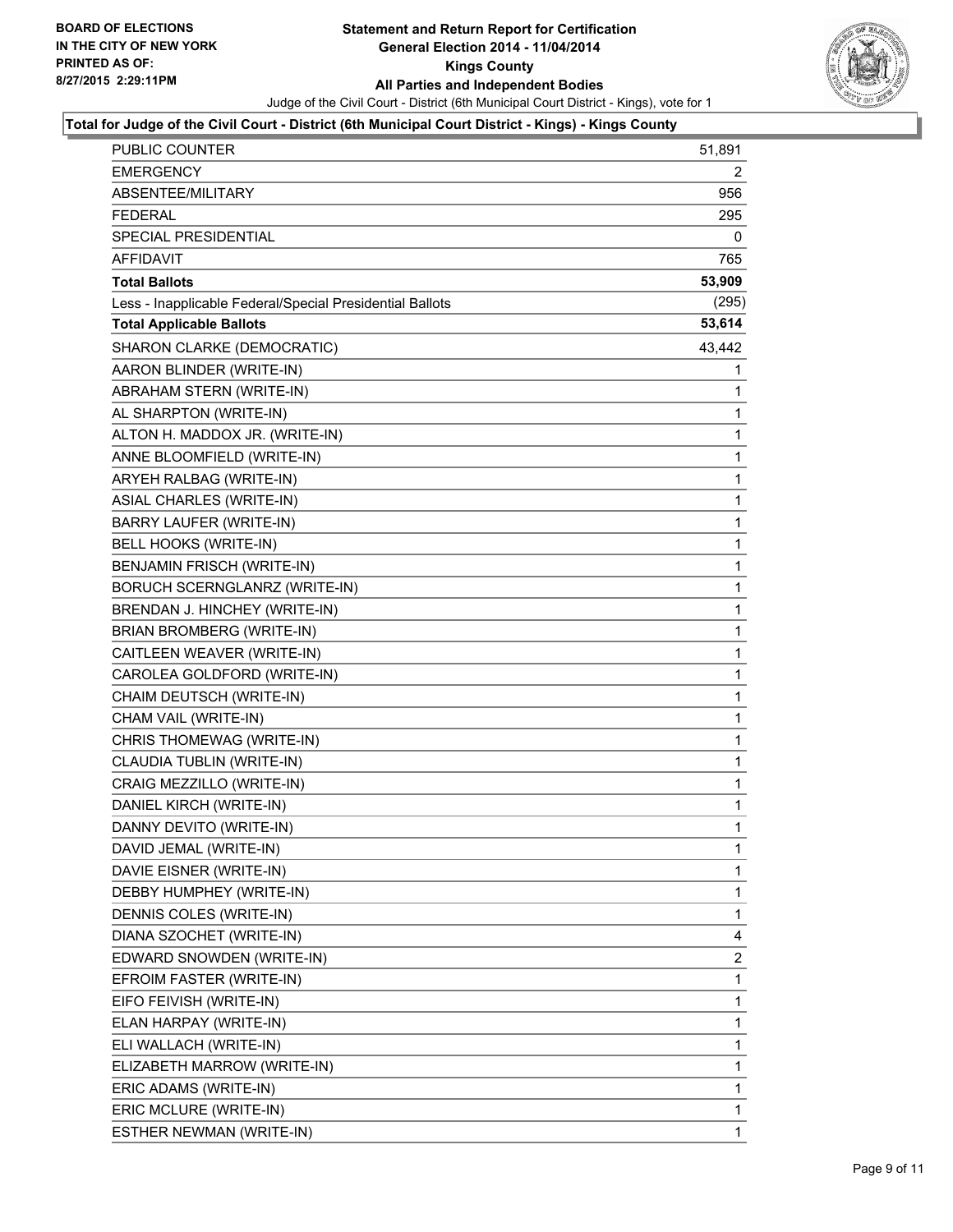

### **Total for Judge of the Civil Court - District (6th Municipal Court District - Kings) - Kings County**

| EVAN USHER (WRITE-IN)            | 1              |
|----------------------------------|----------------|
| FRITZ VILTON (WRITE-IN)          | 1              |
| HAL F. PHILLIPS (WRITE-IN)       | 1              |
| HAMAH WEST (WRITE-IN)            | 1              |
| HANNAH FRIEDMAN (WRITE-IN)       | 1              |
| IAN D. GIRSHEK (WRITE-IN)        | $\overline{a}$ |
| IAN L KELLEY (WRITE-IN)          | 1              |
| <b>ISELA ISAAC (WRITE-IN)</b>    | $\mathbf{2}$   |
| ISRAEL GOLDBERG (WRITE-IN)       | 4              |
| JACKIE TERRICLOTH (WRITE-IN)     | 1              |
| JAMES DINAPOLLI (WRITE-IN)       | 1              |
| JAMES MCCALL (WRITE-IN)          | 1              |
| JENNIFER LEVY (WRITE-IN)         | 1              |
| <b>JESUS H CHRIST (WRITE-IN)</b> | 1              |
| JIMMY MCMILLAN (WRITE-IN)        | 1              |
| JOAN L.MILLMAN (WRITE-IN)        | 1              |
| JOE GERALDI (WRITE-IN)           | 1              |
| JOEL SCHNUR (WRITE-IN)           | 1              |
| JOHN HODGMAN (WRITE-IN)          | 1              |
| JOHN P. QUE (WRITE-IN)           | 1              |
| JOY F. CAMPANELLI (WRITE-IN)     | 1              |
| JUDGE ERIC SILBERLEY (WRITE-IN)  | 1              |
| LAURIE MERMELSFE (WRITE-IN)      | 1              |
| LAWRENCE COLODNEY (WRITE-IN)     | 1              |
| LEIBLE PERR (WRITE-IN)           | 1              |
| MARTIN SCHLOSS (WRITE-IN)        | 1              |
| MARTY MARKOWITZ (WRITE-IN)       | 1              |
| MATISYAHA MAX (WRITE-IN)         | 1              |
| MATTHEW ABRANAN (WRITE-IN)       | 1              |
| MATTHEW CORDOVA (WRITE-IN)       | 1              |
| MATTHEW DREGO (WRITE-IN)         | 1              |
| MELISSA RENWICK (WRITE-IN)       | $\mathbf{2}$   |
| MICHAEL L. SHARP (WRITE-IN)      | 1              |
| MICHAEL POLIAS (WRITE-IN)        | 1              |
| MICHAEL R. BLOOMBERG (WRITE-IN)  | 1              |
| MIKE YUSUPOV (WRITE-IN)          | 1              |
| MOIRA MELTZER COHEN (WRITE-IN)   | $\overline{2}$ |
| NIKHIL BHAT (WRITE-IN)           | 1              |
| NOOM CHUMSKY (WRITE-IN)          | 1              |
| NORTON PUPKO (WRITE-IN)          | 1              |
| PAUL DESENA (WRITE-IN)           | 1              |
| PETER LEWIS (WRITE-IN)           | 1              |
| PING MOY (WRITE-IN)              | 1              |
| REBECCA R. BENJAMIN (WRITE-IN)   | 1              |
| RICHARD KLAPPER (WRITE-IN)       | 1              |
| ROBERT VISCUSI (WRITE-IN)        | 1              |